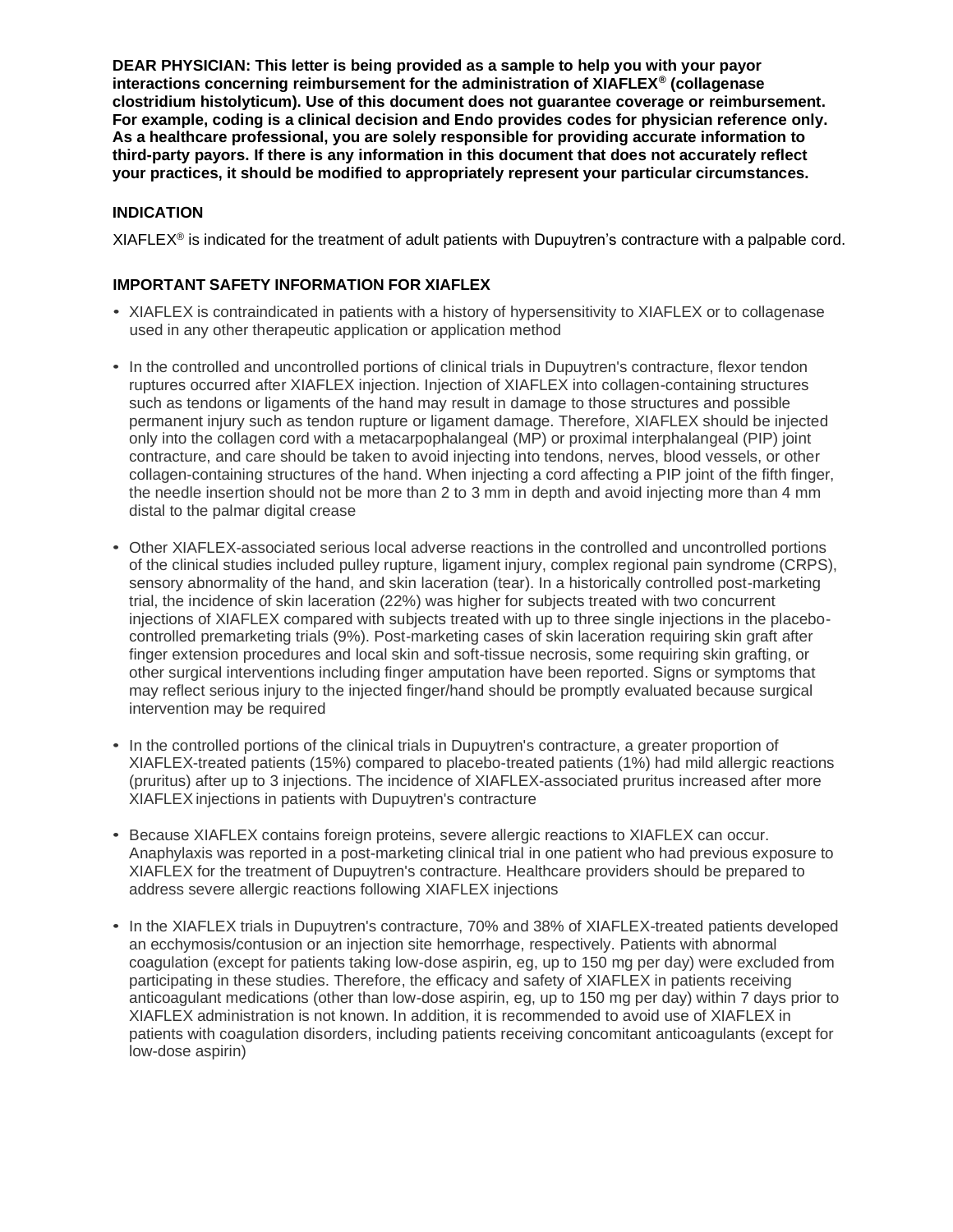• In the XIAFLEX clinical trials for Dupuytren's contracture, the most common adverse reactions reported in ≥25% of patients treated with XIAFLEX and at an incidence greater than placebo were edema peripheral (eg, swelling of the injected hand), contusion, injection site hemorrhage, injection site reaction, and pain in the injected extremity. Post-marketing experience – Syncope and presyncope have been reported in patients treated with XIAFLEX for Dupuytren's contracture. In some cases, pain from injection and pain during finger extension procedures were identified as potential triggers for syncopal events

## **Click for full [Prescribing Information](https://www.endodocuments.com/XIAFLEX/PI) and [Medication Guide](https://endodocuments.com/XIAFLEX/MG).**

 $XIAFLEX<sup>®</sup>$  is a registered trademark of Endo International plc or one of its affiliates. © 2022 Endo Pharmaceuticals Inc. All rights reserved. Malvern, PA 19355 **MM-05684/January 2022** [www.xiaflex.com](http://www.xiaflex.com/) 1-800-462-ENDO (3636)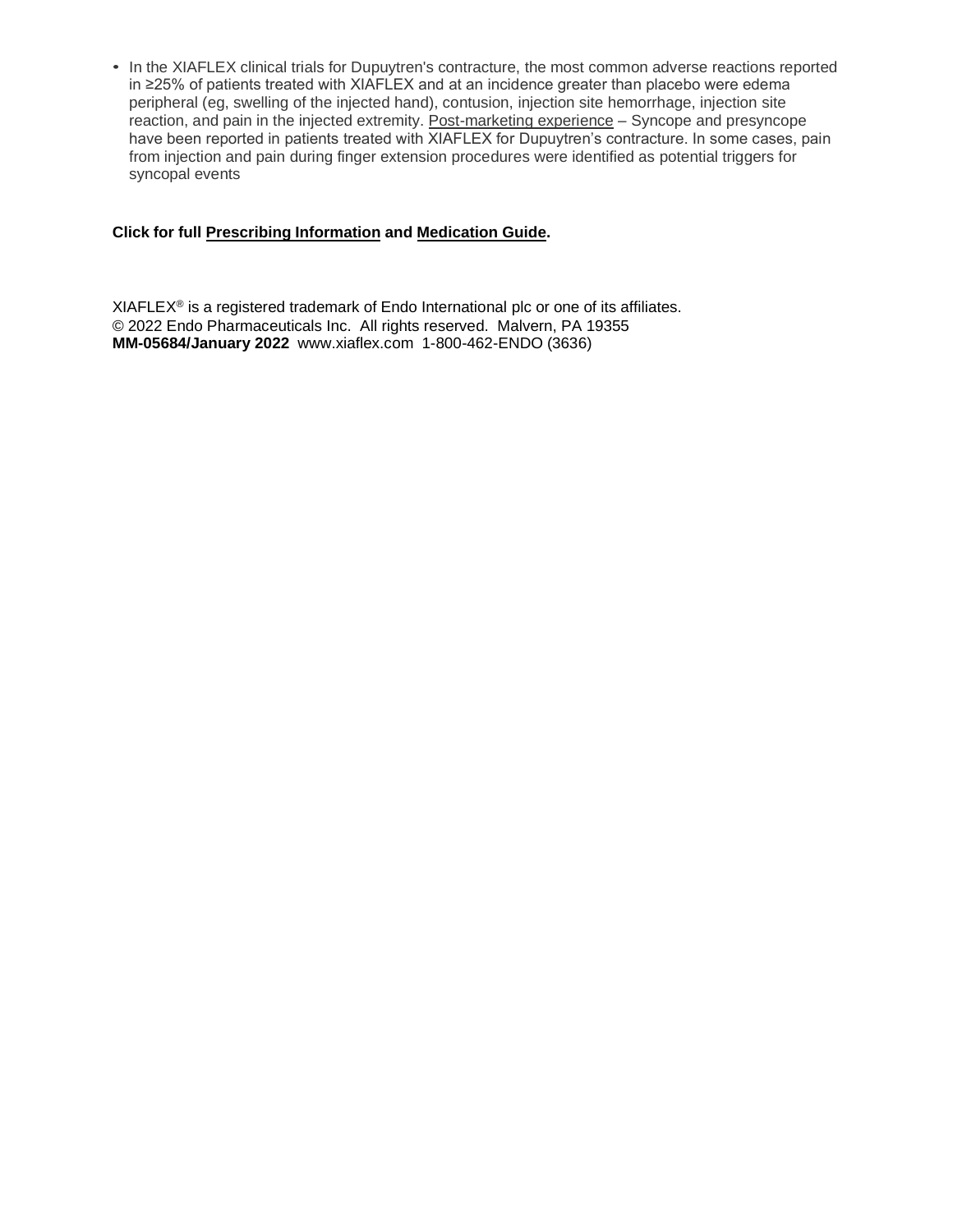**[Date]**

**[Insurance contact name] [Insurance contact title] [Name of insurance company] [Insurance street address] [City, State ZIP]** 

Re: Denied XIAFLEX® (collagenase clostridium histolyticum) Finger Extension Procedure Claim Appeal Request

Patient name: **[First and last name]**  Patient date of birth: **[XX/XX/XXXX]**  SS #: **[XXX-XX-XXXX]**  Insurance ID #: **[XXXXXXXXXXXXXXX]**  Group #: **[XXXXXXX]**  Claim #: **[XXXXXXXX]** 

#### Dear **[Insurance contact name]**:

I am writing to you on behalf of my patient, **[patient's name]**, to request reconsideration of your denial of a claim for the follow-up/finger extension procedure following XIAFLEX® administration.

 $XIAFLEX^{\circ}$  is indicated for adult patients with Dupuytren's contracture with a palpable cord. Treatment with XIAFLEX<sup>®</sup> involves the administration of an injection by a healthcare provider into the Dupuytren's cord and a follow-up visit for a finger extension procedure.

XIAFLEX® was provided to **[patient's name]** on **[date of service]** to treat **[his/her]** Dupuytren's contracture with a palpable cord. Per the XIAFLEX® Prescribing Information, at the follow-up visit approximately 24 to 72 hours after the injection(s), if a contracture remains, perform a passive finger extension procedure on each treated joint to facilitate cord disruption.

This letter and the enclosed documents provide the necessary documentation to support coverage and payment of this claim.

The subsequent finger extension procedure is described as follows:

# **Finger Extension Procedure per XIAFLEX® (collagenase clostridium histolyticum) Prescribing Information**

- 1. **At the follow-up visit approximately 24 to 72 hours after the injection(s)**, if a contracture remains, perform a passive finger extension procedure on each treated joint (as described below) to facilitate cord disruption. If two joints in one finger were treated, perform the finger extension procedure on the affected metacarpophalangeal (MP) joint before performing the finger extension procedure on the affected proximal interphalangeal (PIP) joint.
- 2. Local anesthesia may be used. Avoid direct pressure on the injection site as it will likely be tender. Care should be taken during release of contracture, as some patients may experience skin splitting. If this occurs, cover the area with gauze and apply gentle pressure until bleeding stops. Standard wound care with regular dressings should be applied.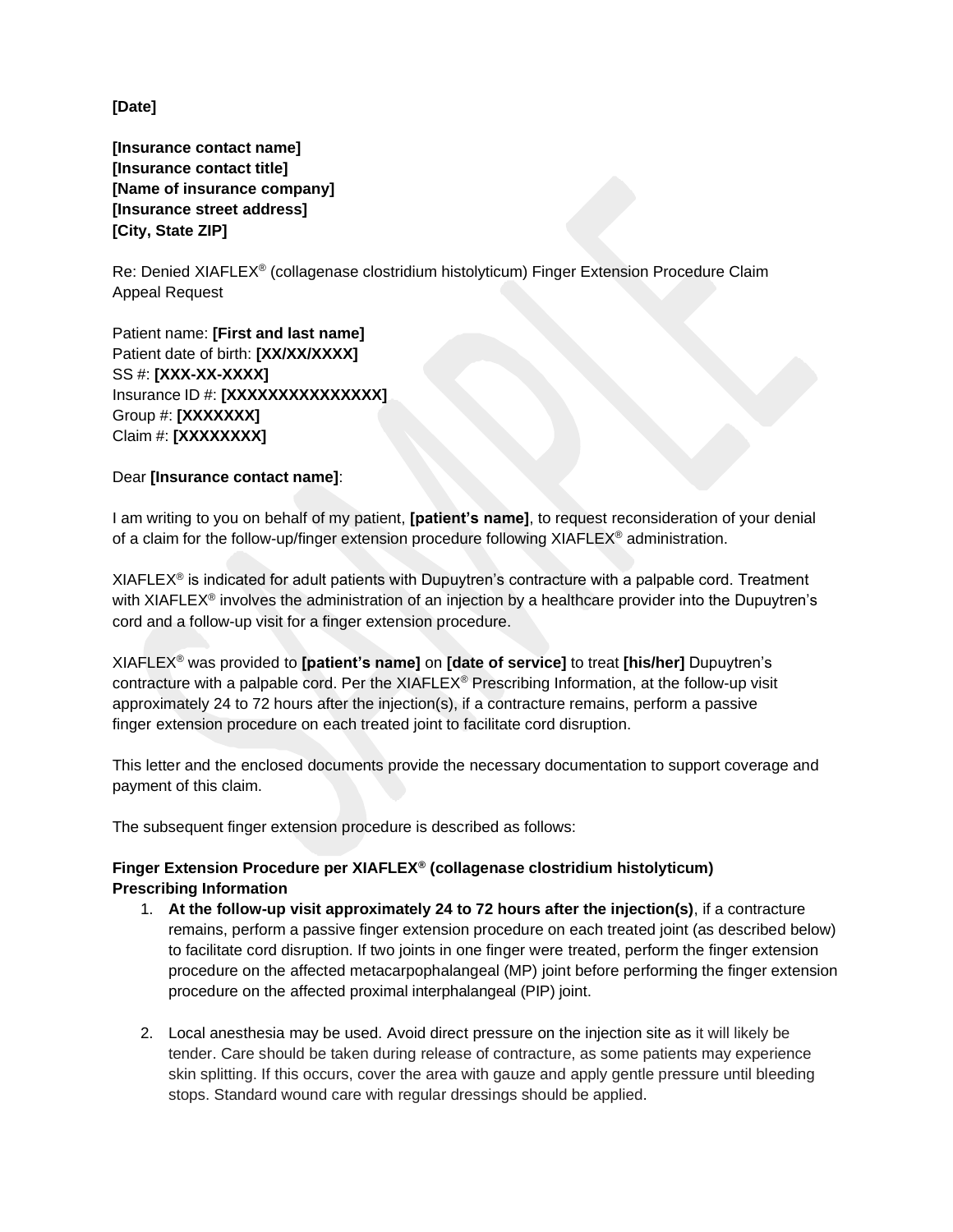- 3. While the patient's wrist is in the flexed position, apply moderate stretching pressure to the injected cord by extending the finger for approximately 10 to 20 seconds. For cords affecting the PIP joint, perform the finger extension procedure when the MP joint is in the flexed position.
- 4. If the first finger extension procedure does not result in disruption of the cord, a second and third attempt can be performed at 5- to 10-minute intervals. However, no more than 3 attempts per joint are recommended to disrupt a cord.
- 5. If the cord has not been disrupted after 3 attempts, a follow-up visit may be scheduled in approximately 4 weeks. If, at that subsequent visit, the contracted cord persists, an additional  $XIAFLEX^{\circledcirc}$  injection with finger extension procedure(s) may be performed.
- 6. Following the finger extension procedure(s), fit patient with a splint and provide instructions for use at bedtime for up to 4 months to maintain finger extension. Also, instruct the patient to perform finger extension and flexion exercises several times a day for several months.

I have enclosed a copy of the detailed procedure reports describing the administration of  $XIAFLEX^{\circ}$ and the extension of the affected finger(s) for **[patient's name]**. The detailed report includes: **[a description of my professional time spent on this procedure, the effort and skill required to perform the service, time and involvement of additional clinical staff, and the procurement of necessary equipment and supplies for the procedure.]** 

This procedure has been assigned the following billing codes:

## **Procedure Codes (CPT**® **codes) designated by the American Medical Association (AMA)**

26341: Manipulation, palmar fascial cord (ie, Dupuytren's cord), post enzyme injection (eg, collagenase), single cord (10-day global)

26341.XX\*: Manipulation, palmar fascial cord (ie, Dupuytren's cord), post enzyme injection (eg, collagenase), single cord (10-day global)—distinct procedural service

*\*The codes used to describe single-cord treatment of adult patients with Dupuytren's contracture with a palpable cord may also be used to describe treatment for up to 2 joints/cords in the same hand. Modifiers may be necessary to ensure services are processed and paid correctly.*

*Modifier -59 Distinct Procedural Service for Medicare. Under certain circumstances, it may be necessary to indicate that a procedure or service was distinct or independent from other non-Evaluation and Management (E/M) services performed on the same day. Refer to full AMA coding guidance. Modifier -59 is necessary for the injection procedure.*<sup>1</sup>

*Modifier -51 Multiple Procedures for Commercial Payors. When multiple procedures, other than E/M services, Physical Medicine and Rehabilitation services, or provision of supplies (eg, vaccines), are performed at the same session by the same individual, the primary procedure or service may be reported as listed. The additional procedure(s) or service(s) may be identified by appending modifier -51 to the additional procedure or service code(s). Note: This modifier should not be appended to designated "add-on" codes.*<sup>2</sup>